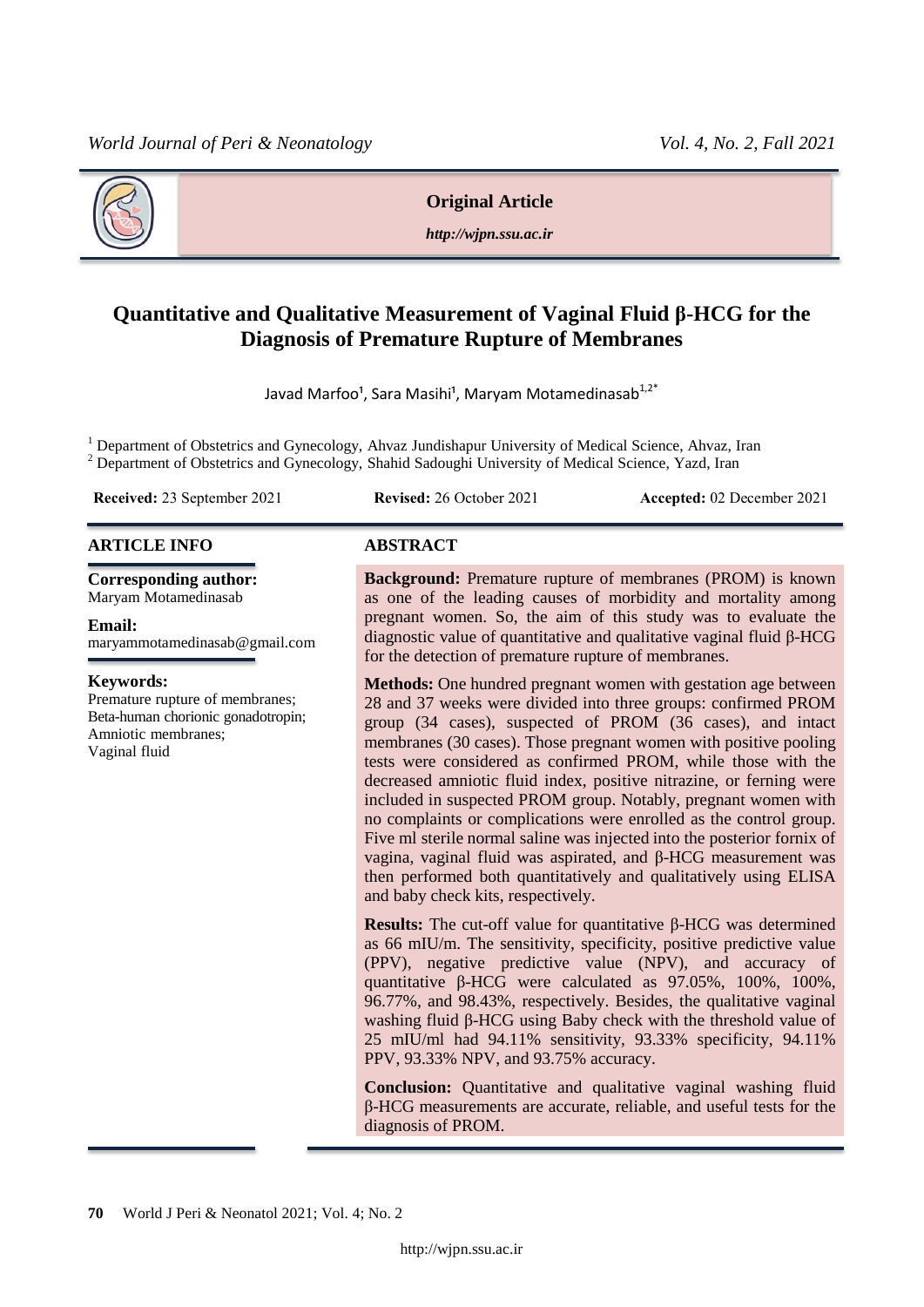## **Introduction**

remature rupture of membranes (PROM) refers to rupture of chorioamniotic membranes at any time **before 37** weeks of gestational age prior to the before 37 weeks of gestational age prior to the onset of delivery<sup>1,2</sup>, which complicates about 2-25% of all pregnancies<sup>3</sup>, and consequently leads to neonatal mortality and serious morbidities for both mother and fetus. Correspondingly, it is responsible for about 30-40% of preterm deliveries that might be accompanied with fetal pulmonary hypoplasia, neurological disabilities, and fetal deformities. 4 Therefore, prompt and accurate diagnosis of PROM has a critical significance in reducing its unpleasant outcomes and preventing unnecessary hospitalization, antibiotic therapy or labor induction.<sup>3,5</sup> In this regard, it is easy to diagnose PROM when the rupture is obvious and when amniotic fluid is identified in posterior fornix using traditional tests.<sup>6</sup>

On pooling test, clear amniotic fluid can be observed by performing sterile speculum examination of cervix that confirms PROM, while alkaline PH of vagina determined by nitrazine paper suggests membranes rupture.<sup>7,8</sup> Nevertheless, their false negative results increased after 48 hours.<sup>3,9</sup> Moreover, it was shown that the contamination of vaginal fluid with blood, semen, antiseptics, alkaline urine, vaginitis, and cervicitis may lead to false positive results of nitrazine test.<sup>10</sup> The detection of characteristic ferning pattern by microscopic examination of dried vaginal fluid also is an indicator of PROM diagnoses.<sup>11</sup> Even though the measurement of amniotic fluid index and the presence of oligohydramnios are useful in this field, they are insufficient for the diagnosis of PROM.<sup>12</sup> Furthermore, intraamniotic dye infusion as a "gold standard" test, is known as an invasive, costly method, which can also be associated with multiple side effects.<sup>13</sup> Therefore, it is essential to find a reliable and practical alternative test for PROM diagnosis.

In this study, we aimed to assess the diagnostic performance of qualitative and

quantitative vaginal washing fluid betahuman chorionic gonadotropin (β-HCG) in PROM among pregnant women with gestational age between 28 to 37 weeks.

## **Materials and Methods**

This cross-sectional observational study was conducted at Imam Khomeini Hospital in Ahvaz, Iran. The current study was conducted according to Helsinki Declaration and approved by the ethics committee of Ahvaz Jundishapur University of Medical Sciences (ETH-284). A total of 70 pregnant women with gestational age between 28 to 37 weeks who were referred to the obstetrics clinic or midwifery emergency department of this hospital with complaints of vaginal fluid leakage, were enrolled in this study. Notably, pregnant women with a known underlying disease, fetal abnormalities, any amount of vaginal bleeding, a history of intercourse the previous night, the presence of meconium in the amniotic fluid, regular uterine contractions, the use of vaginal medication during the last week or a clear vaginal infection were excluded from the present study.

At first, a vaginal examination was performed using a sterile speculum in a lithotomy position (pooling test). Thereafter, those patients with obvious amniotic fluid leakages were placed in group 1. While the patients with no clear amniotic fluid leakage from the cervix nor the accumulation of fluid in the speculum were placed in group 2. Furthermore, pregnant women without any amniotic fluid leakage complain and intact membrane in pooling test were enrolled in the control group. Subsequently, sampling was done from posterior fornix discharges through the cotton tip of an applicator. Afterward, the applicator was smeared on nitrazine paper. The test's result was then considered as positive if the paper showed a PH value of more than 6.5.

In a similar method, a slide was prepared from cervicovaginal secretions. After performing the drying process, it was viewed by light microscope (10 magnification).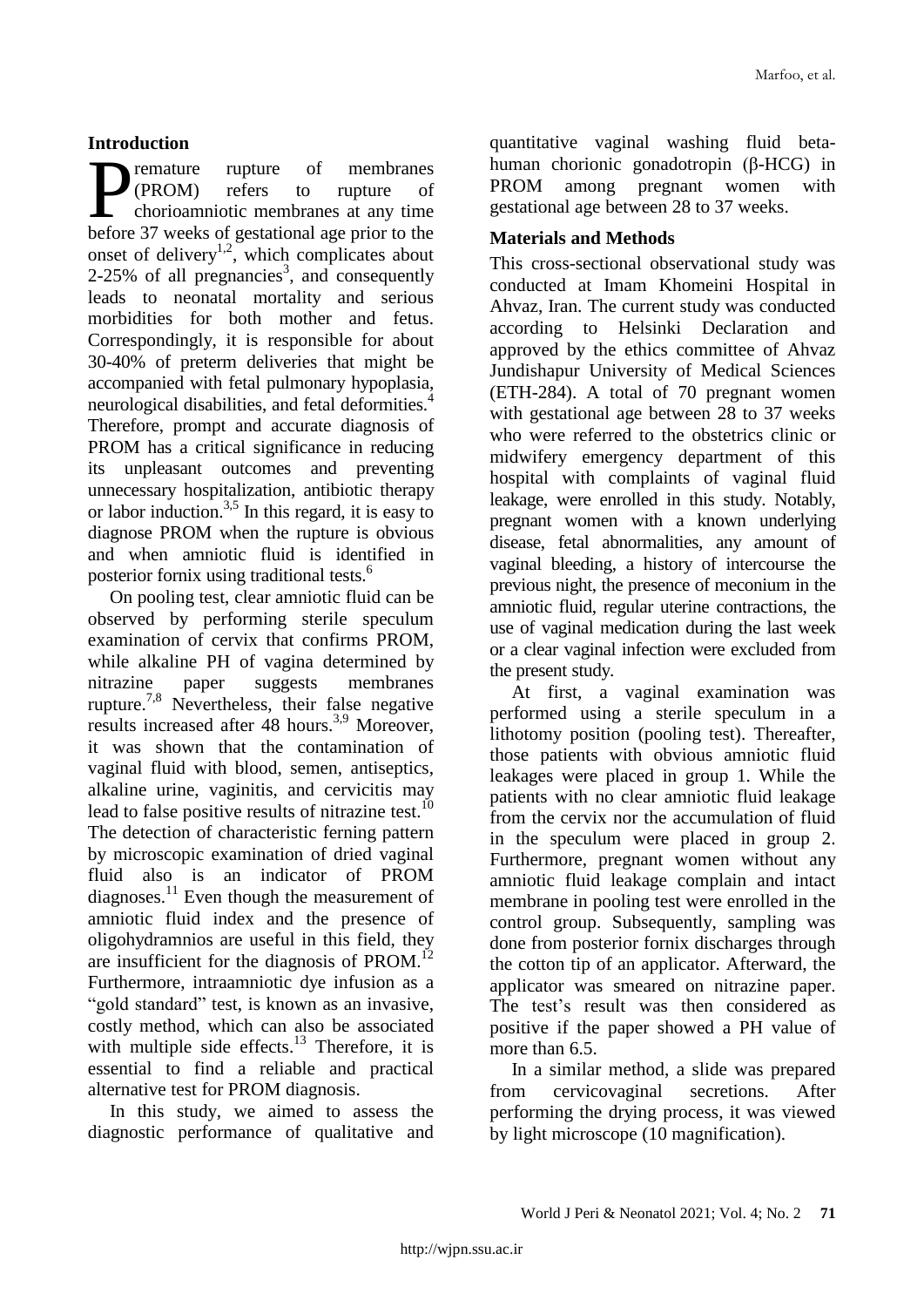| <b>T MOTO TO L</b> AND CHINE CHINE CONTROLLED OF THE CHARGE TO ALLIED AT THE LIGHT AND THE CHINALITY |                                 |                                           |                             |     |  |  |  |  |
|------------------------------------------------------------------------------------------------------|---------------------------------|-------------------------------------------|-----------------------------|-----|--|--|--|--|
|                                                                                                      | <b>PROM</b> group<br>$(n = 34)$ | <b>Suspected PROM group</b><br>$(n = 36)$ | Control group<br>$(n = 30)$ |     |  |  |  |  |
| Age, yrs. (mean $\pm$ SD)                                                                            | $21.64 \pm 3.89$                | $21.13 \pm 4.84$                          | $20.86 \pm 5.15$            | n.s |  |  |  |  |
| Gestational age, (mean $\pm$ SD)                                                                     | $32.38 \pm 2.26$                | $32.55 \pm 2.28$                          | $31.9 \pm 2.15$             | n.s |  |  |  |  |
| Gravidity (mean $\pm$ SD)                                                                            | $1.88 \pm 1.14$                 | $1.88 \pm 1.03$                           | $1.88 \pm 1.14$             | n.s |  |  |  |  |
| Previous abortion, $n$ $(\%)$                                                                        | 4(11.76)                        | 4(11.11)                                  | 5(16.6)                     | n.s |  |  |  |  |
| History of PROM, $n$ $(\%)$                                                                          | 4(11.76)                        | 3(8.33)                                   | 2(6.66)                     | n.s |  |  |  |  |

**Table 1.** Baseline Characteristics of the Study Participants

In addition, the presence of the fern pattern indicated a positive fern test.

In the last step, five ml of normal saline was poured into the patient's posterior fornix, and after 3 minutes, 5 ml of fluid was aspirated with the same syringe. Next, two ml of the obtained samples were used for β-HCG titration using ELISA kit, whereas the remaining 2 ml of the samples were consumed for performing β-HCG qualitative test by the use of Baby Check bar with the threshold of 25 mIU/ml. Ultrasonographic measurement of amniotic fluid index (AFI) was also performed for all the included participants and the results were reported as normal or the decreased amniotic fluid.

*Statistical analysis:* In the present research, all statistical analyses were conducted using SPSS version 17.0. Student's t-test was also used to compare vaginal fluid β-HCG values between these two groups. Afterward, One-way ANOVA test was done to assess the differences among the three groups. Moreover, in order to analyze non-parametric data, Kruskal-Wallis was performed. Subsequently, receiver operating characteristics (ROC) curve was used to determine a cut off value for β-HCG in predicting PROM. In this regard, P values less than 0.05 were considered as statistically significant. To assess the diagnostic value, sensitivity, specificity, positive predictive value, negative predictive value, and accuracy of each test were separately calculated.

## **Results**

A total of 100 pregnant women were studied in this research. Group 1 included 34 patients with positive pooling test's results. Accordingly, they were considered to have a definite PROM. Group 2 contained 36 pregnant women with negative pooling test's results, but positive fern test, nitrazine test, or decreased amniotic fluid index. Finally, 30 healthy pregnant women with intact membrane in pooling test were also enrolled in control group. The baseline characteristics of the study participants are summarized in Table 1. There were no significant differences among the three groups in terms of age, gestational age, gravidity, number of abortions, and PROM in their previous pregnancies. Of the total participants of this study, 49 pregnant women were primigravida, 25 women were secundigravida, 20 cases were tertigravida, and 6 cases were in their fourth pregnancies or above.

Overall, 51 subjects (51%) had positive nitrazine test's results, while fern test was reported as positive in 49 subjects (49%). By performing sonographic evaluation, it was indicated that the amniotic fluid index was normal in 43 women (43%) as opposed to 57 (57%) women with the decreased amniotic fluid index. Correspondingly, the diagnostic values of these three methods are compared in Table 2.

**Table 2.** Diagnostic Performance of Nitrazine Test, Fern Test, and Amniotic Fluid Index

|                      | <b>Sensitivity</b> | <b>Specificity</b> | PPV    | <b>NPV</b> | <b>Accuracy</b> |
|----------------------|--------------------|--------------------|--------|------------|-----------------|
| Nitrazine test       | 82.35%             | 93.33%             | 93.33% | 82.35%     | 87.50%          |
| Fern test            | 79.41%             | 93.33%             | 93.10% | 82.35%     | 85.93%          |
| Amniotic fluid index | 100%               | 100%               | 100%   | 100%       | 100%            |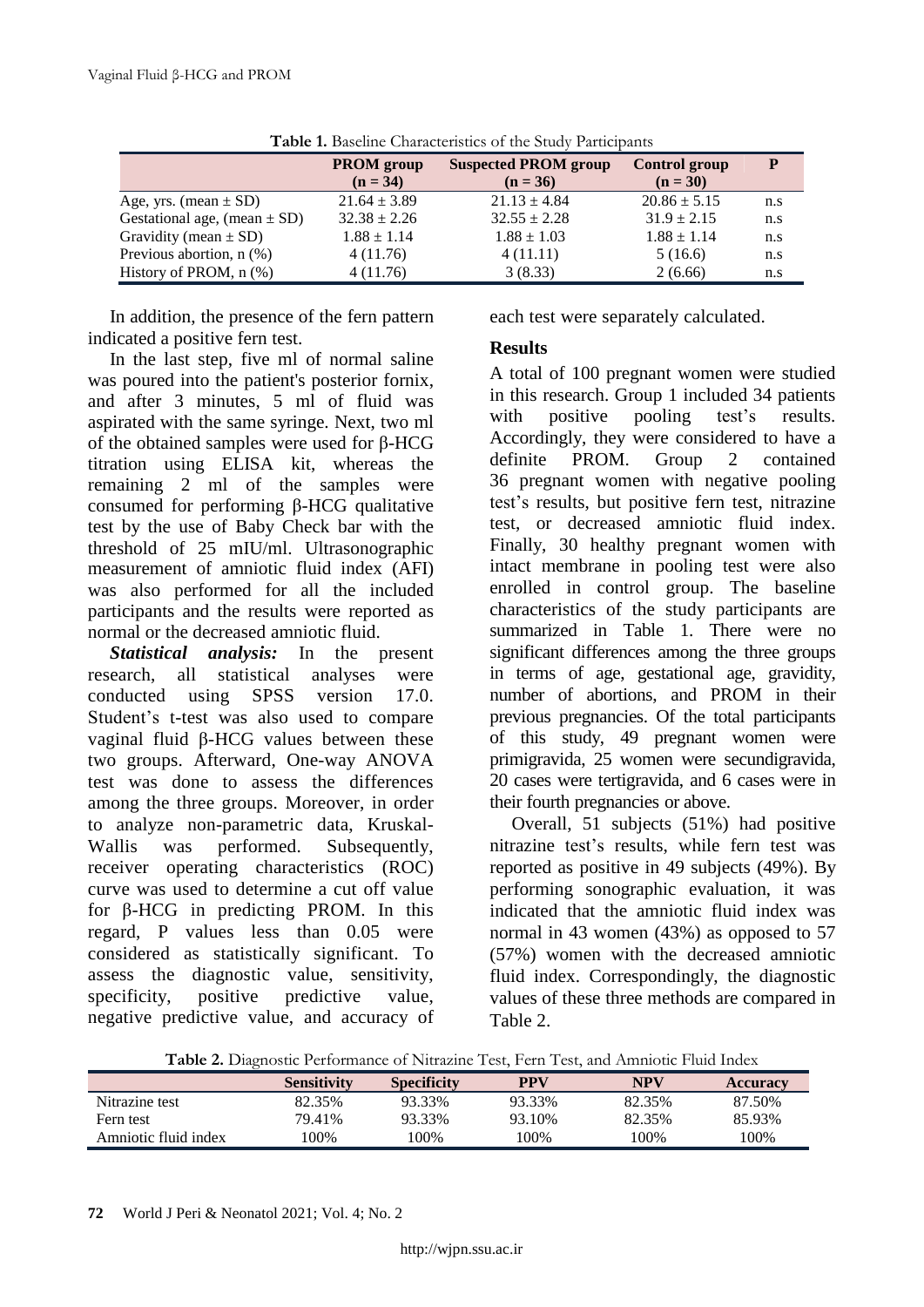| <b>Table 5.</b> Diagnostic Ferromiance of Quantative and Quantitative p-fit G |                      |                    |                    |        |        |                 |  |  |
|-------------------------------------------------------------------------------|----------------------|--------------------|--------------------|--------|--------|-----------------|--|--|
|                                                                               | <b>Cut-off value</b> | <b>Sensitivity</b> | <b>Specificity</b> | PPV    | NPV    | <b>Accuracy</b> |  |  |
| Qualitative β-HCG test                                                        | $NA^*$               | 94.11%             | 93.33%             | 94.11% | 93.33% | 93.75%          |  |  |
| Quantitative $\beta$ -HCG test                                                | $66$ mIU/ml          | 97.05%             | 100%               | 100%   | 96.77% | 98.43%          |  |  |
| .                                                                             |                      |                    |                    |        |        |                 |  |  |

**Table 3.** Diagnostic Performance of Qualitative and Quantitative β-hCG

٭ NA: not applicable

Qualitative β-HCG was reported as positive in 61 participants (61%). Moreover, the mean value of quantitative β–HCG was 357 mIU/ml in the PROM group, 158 mIU/ml in the suspected PROM group, and 6 mIU/ml in the control group. Using the ROC curve (Figure 1), the cut-off value for vaginal discharges quantitative β-HCG for the diagnosis of PROM was calculated as 66 mIU/ml. By considering this cut-off value, 33 women from the PROM group, 26 cases from the suspected PROM group, and only one patient from the control group had positive results. In this regard, the comparison between quantitative β-HCG and qualitative β-HCG is presented in Table 3.





**Figure 1.** ROC Curve to Determine Cut Off Value for Quantitative Measurement of β-HCG

### **Discussion**

During recent decades, several studies have been conducted to find a practical, noninvasive "gold standard" test for the definite diagnosis of PROM.<sup>6</sup> However, despite using traditional tests, its diagnosis remains equivocal in about 10% of PROM

cases. <sup>4</sup> Moreover, some alternative suggestive biomarkers such as insulin like growth factor binding protein- $1^{14}$ , alpha-fetoprotein<sup>15</sup>, prolactin<sup>16</sup>, fetal fibronectin<sup>17</sup>, and placental alpha macroglobulin- $1^{18}$  due to their cost and complexity and regardless of their accuracy, are not considered as popular biomarkers.<sup>19</sup> Human Chorionic Gonadotropin is mostly secreted by syncytiotrophoblast in the placenta that consequently results in high levels of β-HCG in maternal amniotic fluid, blood, and urine ranged from 2000 to 70000 mIU/ml. Furthermore, a lesser amount of β-HCG is secreted by cervical gland. Therefore, any leakage of amniotic fluid can increase the β-HCG level in the cervicovaginal fluid. On the other hand, the contamination of maternal vagina with blood can lead to false positive results.<sup>6,19</sup>

The efficacies of vaginal discharge quantitative and qualitative β-HCG on the diagnosis of PROM have been evaluated in various surveys. $4,20,21$  In the present study, the quantitative and qualitative measurements of β-HCG in vaginal secretions showed acceptable results for the diagnosis of PROM. In this regard, the quantitative measurement of β-HCG with the cut-off value of 66 mIU/ml had 97.05%, 100%, 100%, 96.77%, and 98.43% sensitivity, specificity, PPV, NPV, and accuracy, respectively. Also, the qualitative β-HCG analysis with the cut-off value of 25 mIU/ml has demonstrated similar results as 94.11%, 93.33%, 94.11%, 93.33%, and 93.75% for sensitivity, specificity, PPV, NPV, and accuracy, respectively. It is noteworthy that the diagnostic power of all these indicators were more than 90%.

For the first time, Anai et al.<sup>19</sup> in 1997 assessed vaginal washing fluid β-HCG level of normal pregnant women in their first, second, and third trimesters of their pregnancy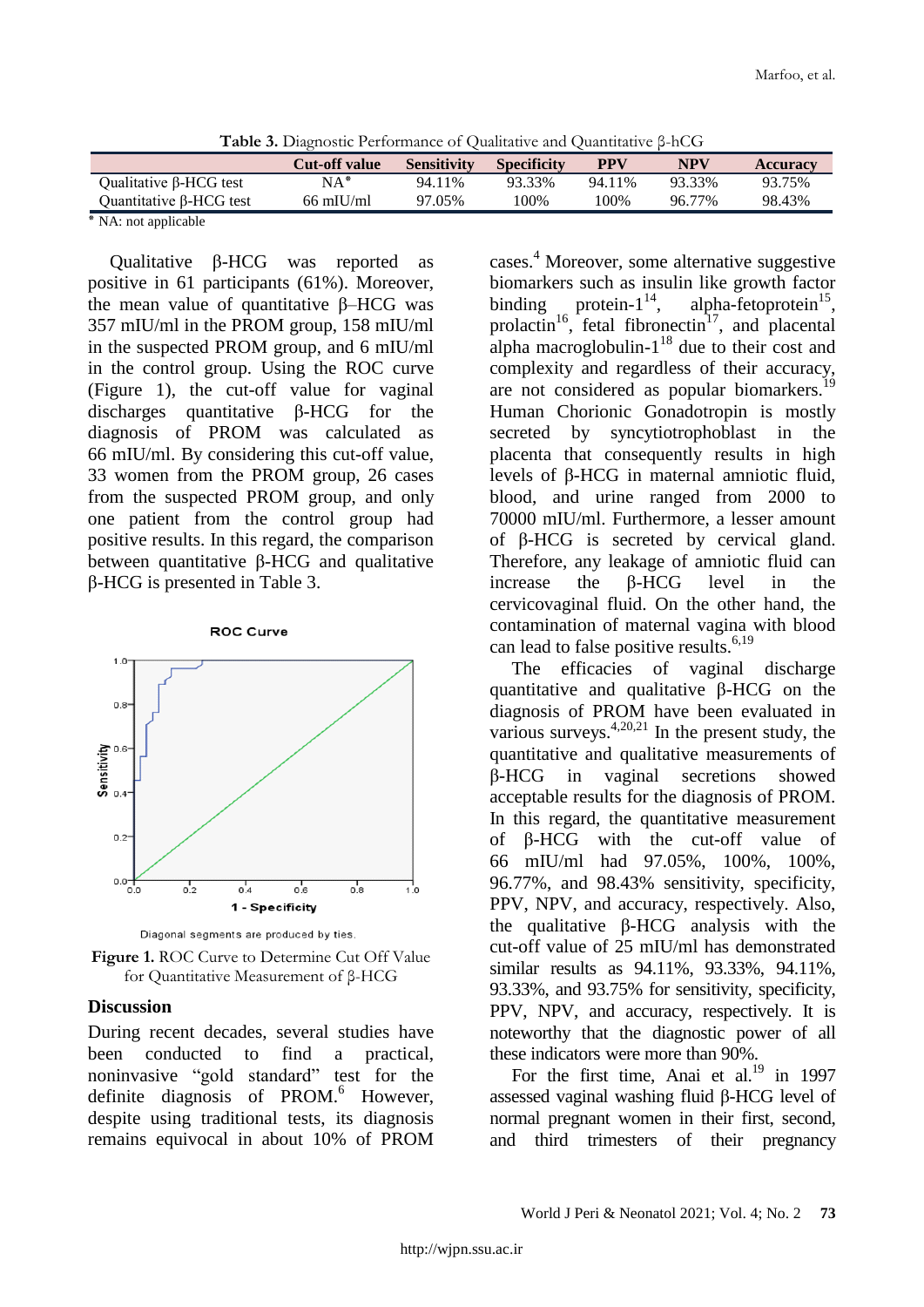compared to the confirmed PROM in pregnant women. Finally, they concluded that vaginal washing β-HCG levels were greater in PROM women compared to normal pregnant women. In line with our study, they have also stated that using the threshold value of 50 mIU/ml, 100%, 96.5%, 88.9%, 100%, and 97.2% sensitivity, specificity, PPV, NPV, and accuracy were calculated for identifying PROM in the third trimester of pregnancy, respectively.

Likewise, Kim et al.<sup>7</sup>, and Eldaly et al.<sup>4</sup> in their studies have reported similar results with the threshold values of 39.8 mIU/ml and 32 mIU/ml, respectively. The authors of this study declared that the mentioned cut-offs were associated with more than 90% sensitivity, specificity, PPV, and NPV, which all represent the diagnostic efficacy of quantitative β-HCG in the detection of PROM. Additionally, Eldaly et al. have also evaluated the role of qualitative β-HCG in cervicovaginal secretion of PROM women and concluded that both quantitative and qualitative β-HCG tests can be considered as easily available, rapid, safe, and cost-effective choices for the diagnosis of PROM. Esim et al.<sup>3</sup> in their study measured vaginal washing fluid β-HCG using electrochemiluminescence immunoassay (ECLIA) method in the PROM and control groups. They found that the cut-off value of 65 mIU/ml is accompanied with 60% sensitivity, 94% specificity, 79% PPV, and 86% NPV during the third trimester of pregnancy. In this study, the patients with positive pooling and nitrazine tests' results were considered as the confirmed PROM cases. Cooper et al. $22$  evaluated the cases. Cooper et al.<sup>22</sup> evaluated the effectiveness of qualitative β-HCG on the diagnosis of PROM. As a result, they calculated 79% sensitivity, 96% specificity, 95% PPV, and 84% NPV for the detection of PROM. It seems that different methods for measuring quantitative β-HCG, using multiple commercial kits for qualitative β-HCG, and applying different criteria for selecting pregnant women with the definite PROM may be the possible reasons for achieving different

diagnostic and cut-off values.

The limitation our study had was using pooling test for selecting pregnant women with PROM, since intra amniotic dye injection was known as the gold standard test which is invasive and expensive, and with several side effects.

# **Conclusion**

Our study supports the fact that both quantitative and qualitative vaginal washing β-HCG measurements are accurate and useful for diagnosing PROM. Commercial kits for β-HCG are easily available. Furthermore, the test is simple, safe, inexpensive, and rapid, and can also be done bedside without the need for any additional intervention. Besides, its efficacy is comparable with quantitative β-HCG; hence in the absence of bloody contamination, it may be a reliable and a good alternative test for the detection of PROM. However, further investigations are still needed to find a noninvasive gold standard test for the diagnosis of PROM.

# **Conflict of Interests**

Authors have no conflict of interests.

# **Acknowledgments**

We thereby appreciate all the pregnant women who were referred to the Midwifery Emergency Department and the Prenatal Care Clinic of Imam Khomeini Hospital, for their cooperation with us in conducting this research.

**How to Cite:** Marfoo J, Masihi S, Motamedinasab M. Quantitative and Qualitative Measurement of Vaginal Fluid β-HCG for the Diagnosis of Premature Rupture of Membranes. World J Peri & Neonatol 2021; 4(2): 70-5. DOI: 10.18502/wjpn.v4i2.8644

## **References**

1. Janku P, Kacerovsky M, Zednikova B, Andrys C, Kolackova M, Drahosova M et al. Pentraxin 3 in noninvasively obtained cervical fluid samples from pregnancies complicated by preterm prelabor rupture of membranes. Fetal Diagn Ther 2019; 46(6): 402-10.